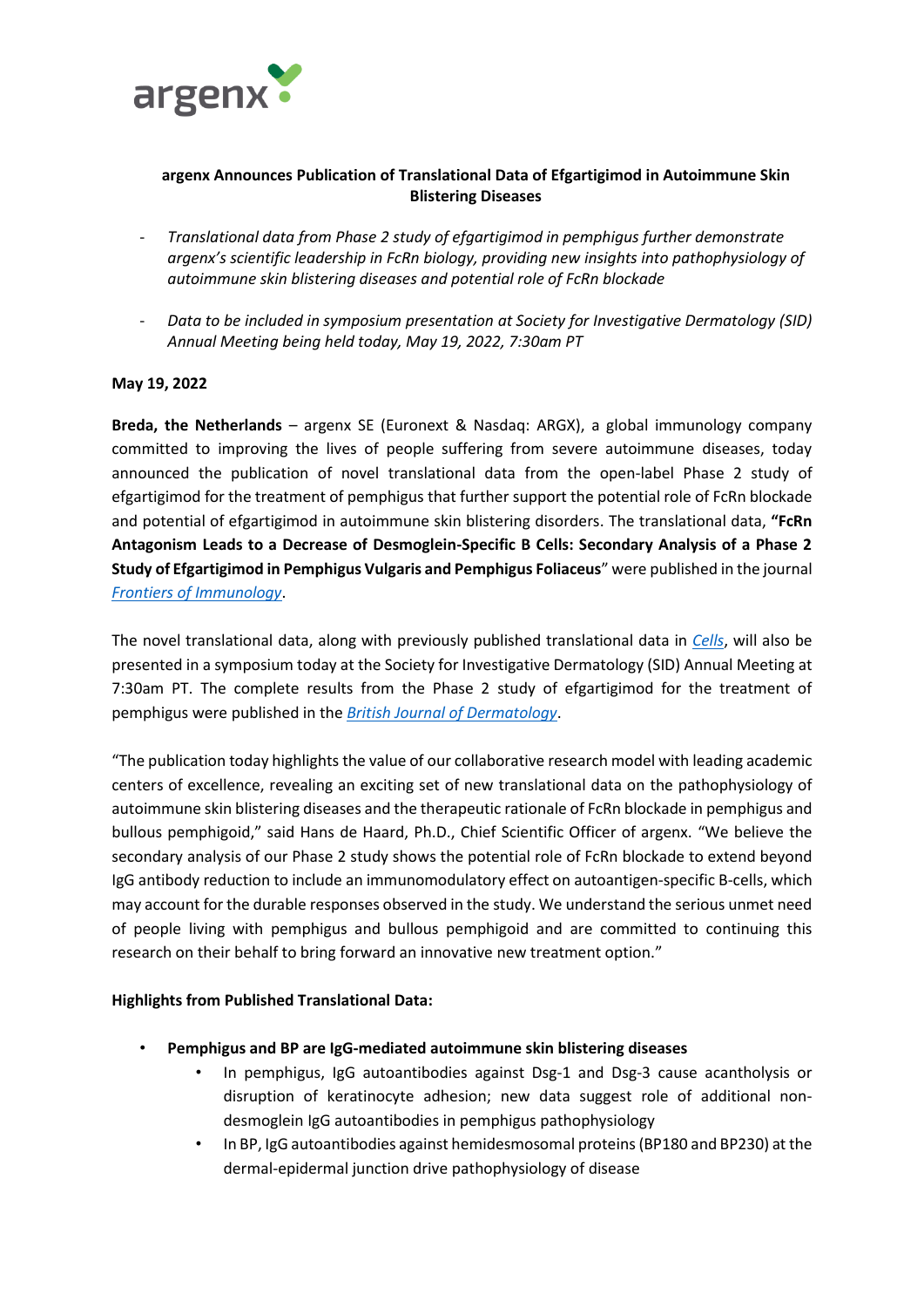

- **In a secondary analysis of a subset of patients in the Phase 2 study of efgartigimod in pemphigus:**
	- **Efgartigimod treatment resulted in sustained reduction of antigen-specific B-cells** in participants with pemphigus vulgaris (PV) and foliaceus, maintained following treatment cessation, and which correlated with sustained clinical improvement while total IgG returned to near baseline levels
	- **Median CD19+ B-cells remained within normal limits** at all timepoints measured, and no new safety signals were detected
	- **No observed effect on total leukocytes, neutrophils, monocytes, or lymphocytes** in patients treated with long-term efgartigimod therapy, however frequency of CD19+ B-cells in circulation was observed to decrease following efgartigimod treatment
- **Efgartigimod was shown to efficiently rescue the loss of keratinocyte adhesion** upon anti-Dsg-3 antibodies (anti-Dsg3) and PV IgG treatment, indicating that stabilization of keratinocyte adhesion may present a novel treatment paradigm for pemphigus

### **About Efgartigimod**

Efgartigimod is an antibody fragment designed to reduce pathogenic immunoglobulin G (IgG) antibodies by binding to the neonatal Fc receptor and blocking the IgG recycling process. Efgartigimod is being investigated in several autoimmune diseases known to be mediated by disease-causing IgG antibodies, including neuromuscular disorders, blood disorders, and skin blistering diseases.

#### **About Pemphigus**

Pemphigus is a rare group of chronic blistering autoimmune diseases that affect the skin and mucous membranes, and are characterized by painful blisters, erosions and acantholysis, or disruption of keratinocyte adhesion. Blisters often break open, causing serious pain and increased risk of infection. Pemphigus vulgaris and pemphigus foliaceous are the most common forms of pemphigus.

#### **About Bullous Pemphigoid (BP)**

BP is a severe, rare, chronic and recurrent autoimmune disorder characterized by fluid-filled blisters, itching, and redness of the skin. It is the most common subepidermal autoimmune blistering disease. In severe cases with widespread blistering, risk of infection can be life-threatening. Fear of infection and the unpredictable nature of flare ups often has a significant impact on quality of life and psychological well-being.

#### **About argenx**

argenx is a global immunology company committed to improving the lives of people suffering from severe autoimmune diseases. Partnering with leading academic researchers through its Immunology Innovation Program (IIP), argenx aims to translate immunology breakthroughs into a world-class portfolio of novel antibody-based medicines. argenx developed and is commercializing the first-andonly approved neonatal Fc receptor (FcRn) blocker in the U.S. and Japan. The Company is evaluating efgartigimod in multiple serious autoimmune diseases and advancing several earlier stage experimental medicines within its therapeutic franchises. For more information, visit www.argenx.com and follow us on [LinkedIn,](https://www.linkedin.com/company/argenx/) [Twitter,](https://twitter.com/argenxglobal) and [Instagram.](https://www.instagram.com/argenxglobal)

#### **For further information, please contact:**